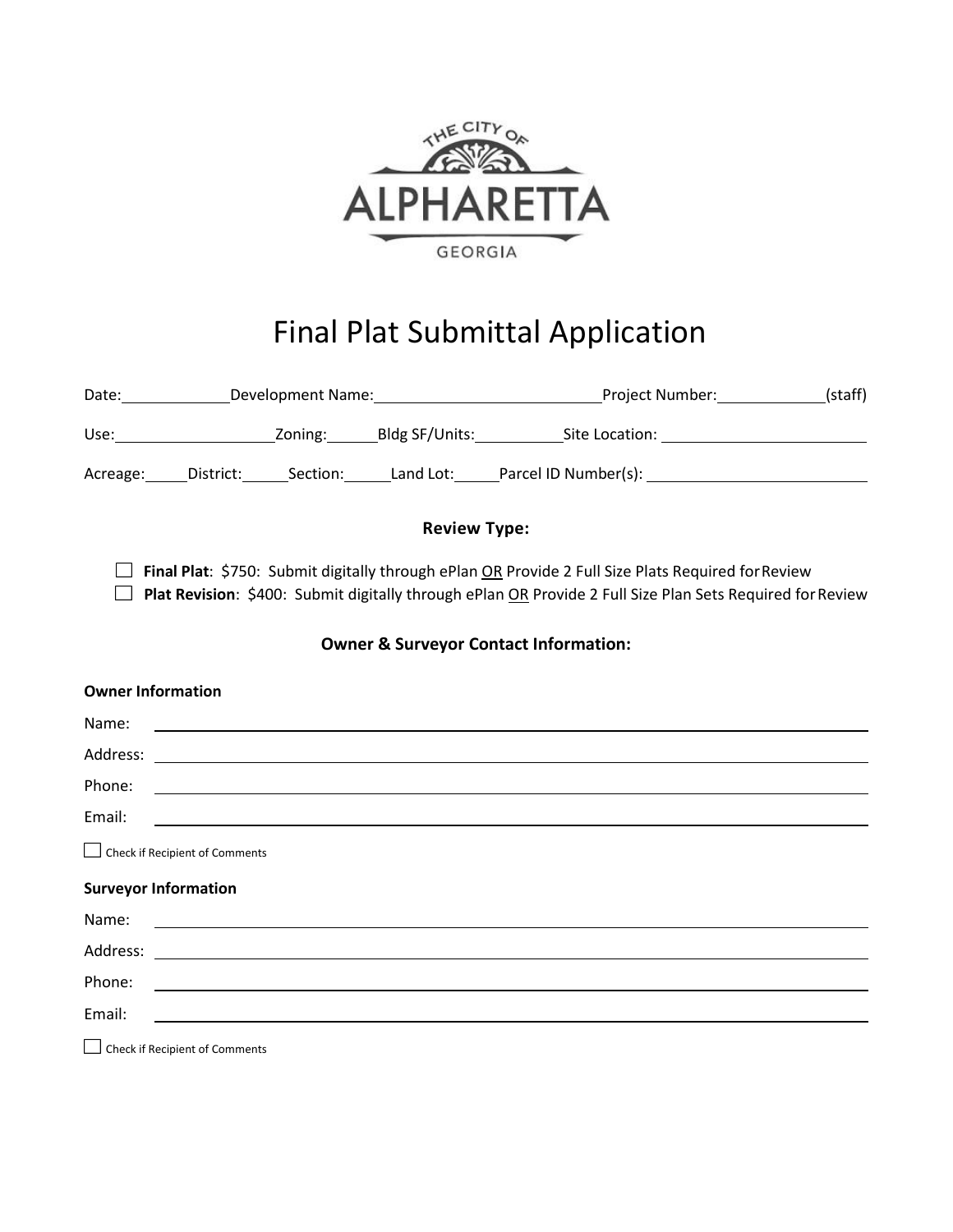## **Procedures & Guidelines**

All storm water drainage and detention facilities, water and sewer utilities, street base, sidewalks and curbing construction required for approval of the Final Subdivision Plat shall have been properly installed and completed in accordance with the City of Alpharetta's Unified Development Code.

- (1) The Community Development Department shall be responsible for the coordination and approval of all final subdivision plats.
	- (a) Application for a final subdivision plat approval shall be made to the Community Development Department. The application shall include:
		- 1) Application in the form furnished by the Community Development Department requesting final subdivision plat review.
		- 2) Two (2) copies of final subdivision plat prepared in conformance with the specifications in this Ordinance.
		- 3) One (1) copy of as-built drawings pursuant to the requirements of this Ordinance, sealed by a land surveyor registered in the State of Georgia, including location, elevations and all other relevant information for improvements within the public right of way.
		- 4) Payment of all final subdivision plat application and review fees.
	- (b) Ten (10) days following the application deadline, the Community Development & engineering Departments shall indicate in a written memorandum all comments related to compliance with this Ordinance and conditions of zoning approval.
	- (c) The owner shall be responsible for all of the plan review comments prior to the resubmission of the revised final subdivision plat. All revisions to previous submittals shall be noted in the revision block and dated.
	- (d) Proof of payment for street lights shall be provided to the City Engineer, prior to his approval of the final subdivision plat. At a minimum, this proof shall be in the form of a letter from the approved utility provider.
	- (e) Payment for materials and installation of traffic control devices shall be made to the City Engineer in accordance with the traffic engineering requirements in this Ordinance. Payment of the cost of street striping or required signalization, if required and not completed by the owner, shall also be received by the City Engineer prior to approval of the final subdivision plat.
	- (f) Provide one set water and sewer as-builts with proof of approval by Fulton County Development Services Department.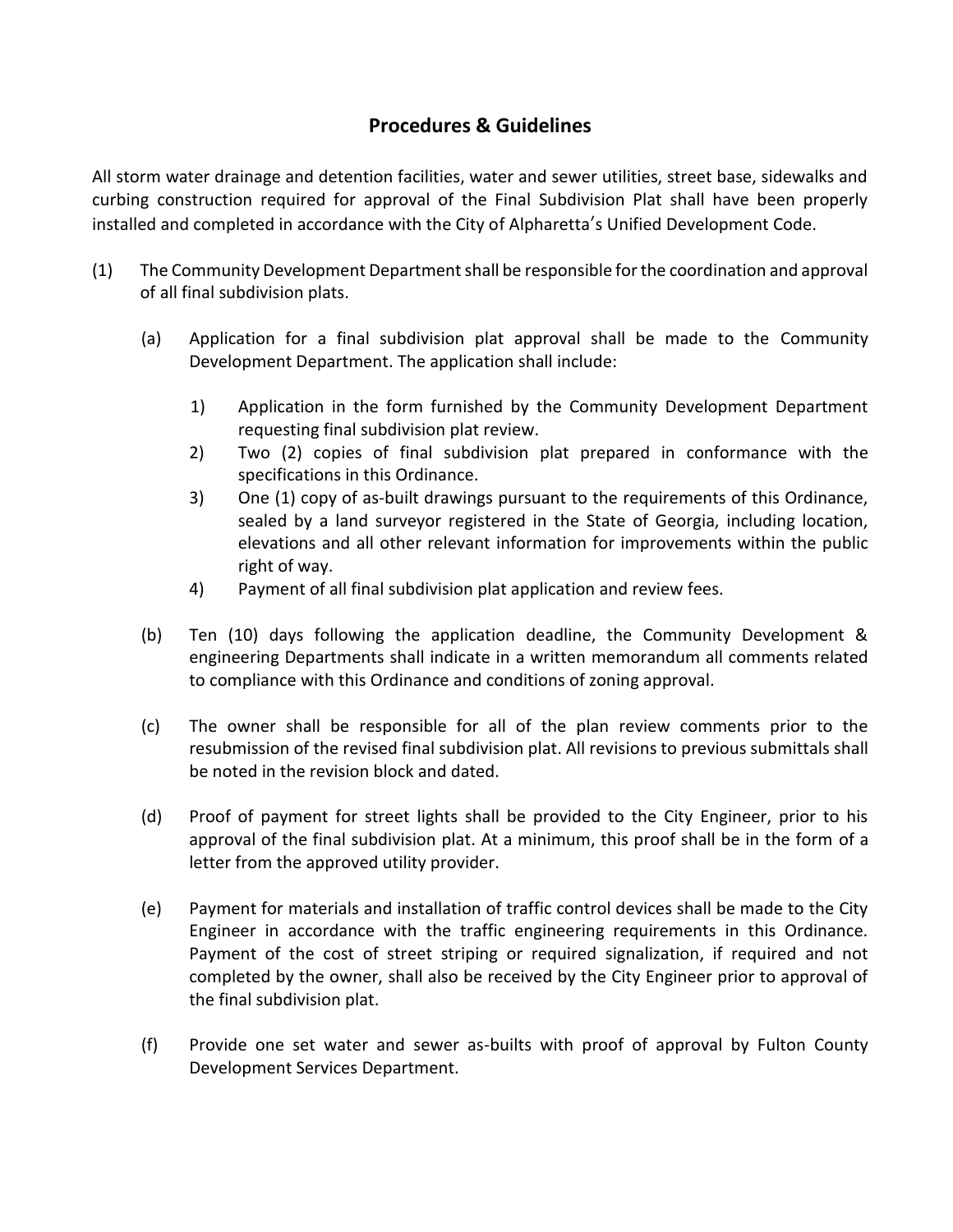

- (g) The Community Development Department shall not sign the final subdivision plat until all requirements of this Ordinance and other applicable regulations have been met. The final subdivision plat shall be accompanied by a bond, letter of credit, or other acceptable surety providing for the maintenance of all installations and improvement required by this Ordinance in the subdivision for a period of twelve (12) months following the date of final approval of the public improvements. The maintenance period may be extended by the Director at the request of the owner, provided it is in the best interest of the City.
- (h) Once the Director has approved the final subdivision plat and all other affected departments and agencies of government as required have certified compliance, the Community Development Department shall certify by signature on the original of the final subdivision plat that all of the requirements of this Ordinance, and the conditions of zoning approval have been met, and that all other affected departments have approved the plat. The final subdivision plat shall not be deemed approved until the CERTIFICATE OF FINAL PLAT APPROVAL has been signed by the Community Development Department, City Engineer and the Fulton County Health Department.
- (i) The owner shall be responsible for recording the approved final plat at Fulton County; and shall provide to the Community Development Department a reproducible Mylar copy showing the stamp of the Fulton County Court Clerk, and two (2) full size copies.
	- (1) Standards for Approval The Final Subdivision Plat shall be clear and legible at a minimum scale of 100 feet to the inch. The Director may approve other scales as appropriate. The maximum sheet size shall not exceed 42"x30". The maximum size acceptable for recording is 17"x22", or as required by the Fulton County Superior Court Clerk. If the complete plat cannot be shown on one sheet, then said final subdivision plat shall be shown on several sheets with an index map indicated on each sheet. The minimum sheet size shall not be less than 17"x22". All letters, numbers and other information shall be legible on the recorded copy. There shall be sufficient space available for the certificates as required. Graphic standards shall comply with the Georgia Plat Act.

The final subdivision plat shall conform substantially to the preliminary subdivision plat and it shall constitute only that portion of the approved preliminary subdivision plat which the owner proposes to record and develop at any one time, provided that such portion conforms to the requirements of this Ordinance. Any substantial deviation from the Preliminary Plat shall require revision and approval of the Preliminary Plat.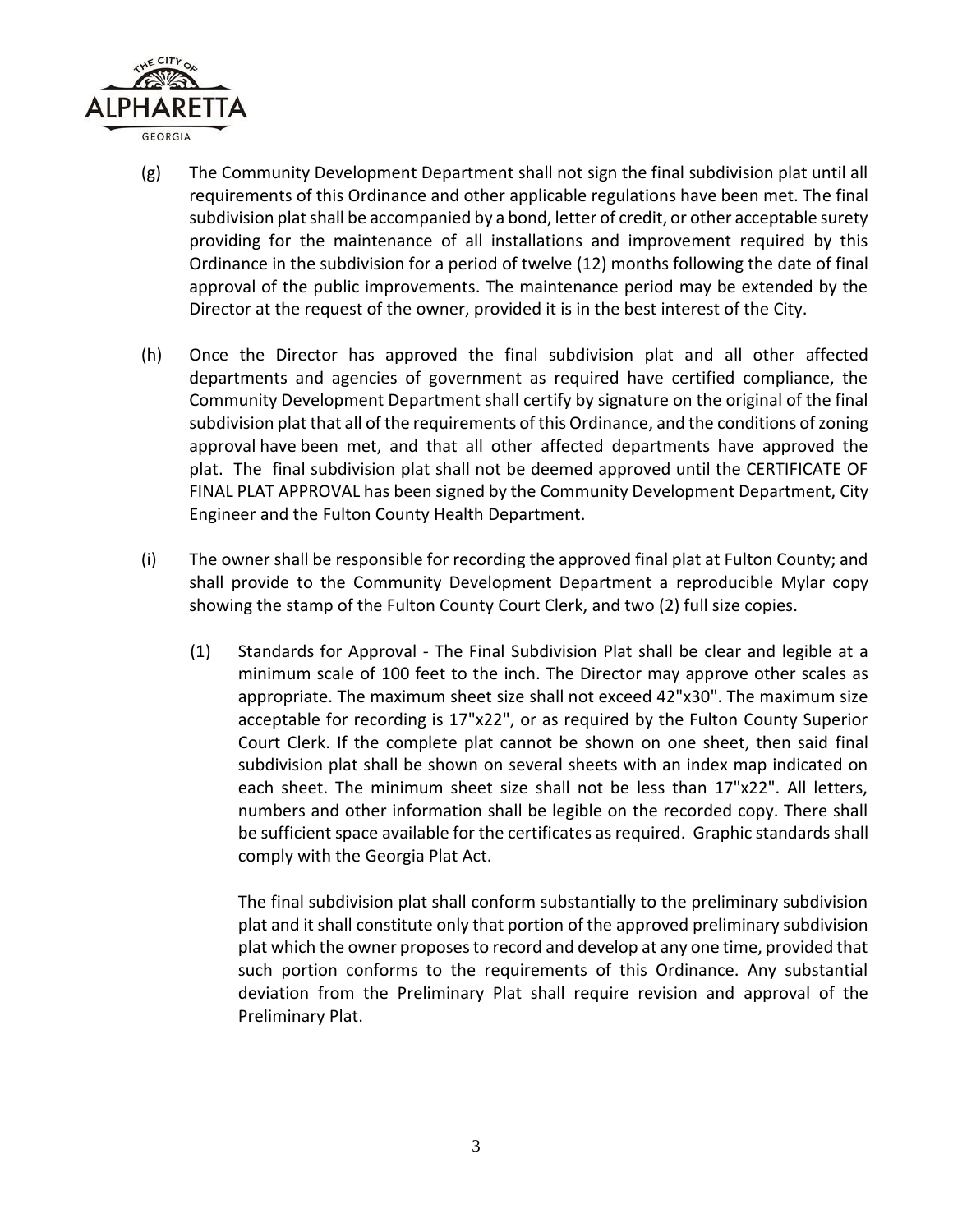

#### **Community Development Review Checklist**

|                                                                                                                          |                                                                                                                                         |  |  |  | 1 <sup>st</sup> Review: ______________ 2nd Review: ______________ 3rd Review: ____________ Approved _________ |
|--------------------------------------------------------------------------------------------------------------------------|-----------------------------------------------------------------------------------------------------------------------------------------|--|--|--|---------------------------------------------------------------------------------------------------------------|
|                                                                                                                          |                                                                                                                                         |  |  |  | Reviewer: Brian Borden Phone: 678-297-6076 Email: bborden@alpharetta.ga.us                                    |
| Name of the subdivision, unit number and street names.<br>1.<br>Name, address and phone number of owner of record.<br>2. |                                                                                                                                         |  |  |  |                                                                                                               |
| 3.                                                                                                                       | Name, address and phone number of each professional firm associated with the<br>portion of the final plat (engineers, surveyors, etc.). |  |  |  |                                                                                                               |
| 4.                                                                                                                       | Site acreage.                                                                                                                           |  |  |  |                                                                                                               |

- 5. Site zoning, case numbers and conditions for zoning actions affecting the site, including rezoning, master plans, variances and conditional use permits.
- 6. Land District, Land Section and Land Lot.
	- 7. Name of the former subdivision, if any, or of the entire plat if it has been previously subdivided.
	- 8. Location map.
		- 9. Date of the final plat drawing, graphic scale, north point, notation as to the reference or bearings to magnetic, true or grid north and indication whether bearings shown are calculated from angles turned.
		- 10. Courses and distances to the nearest Fulton County GIS monument.
		- 11. Boundary lines of the property, to be indicated by a heavy line, giving distances to the nearest one hundredth (1/100) foot and bearing to the nearest second, which shall be balanced and closed with an error of closure not to exceed one (1) to ten thousand (10,000). The error of closure shall be stated.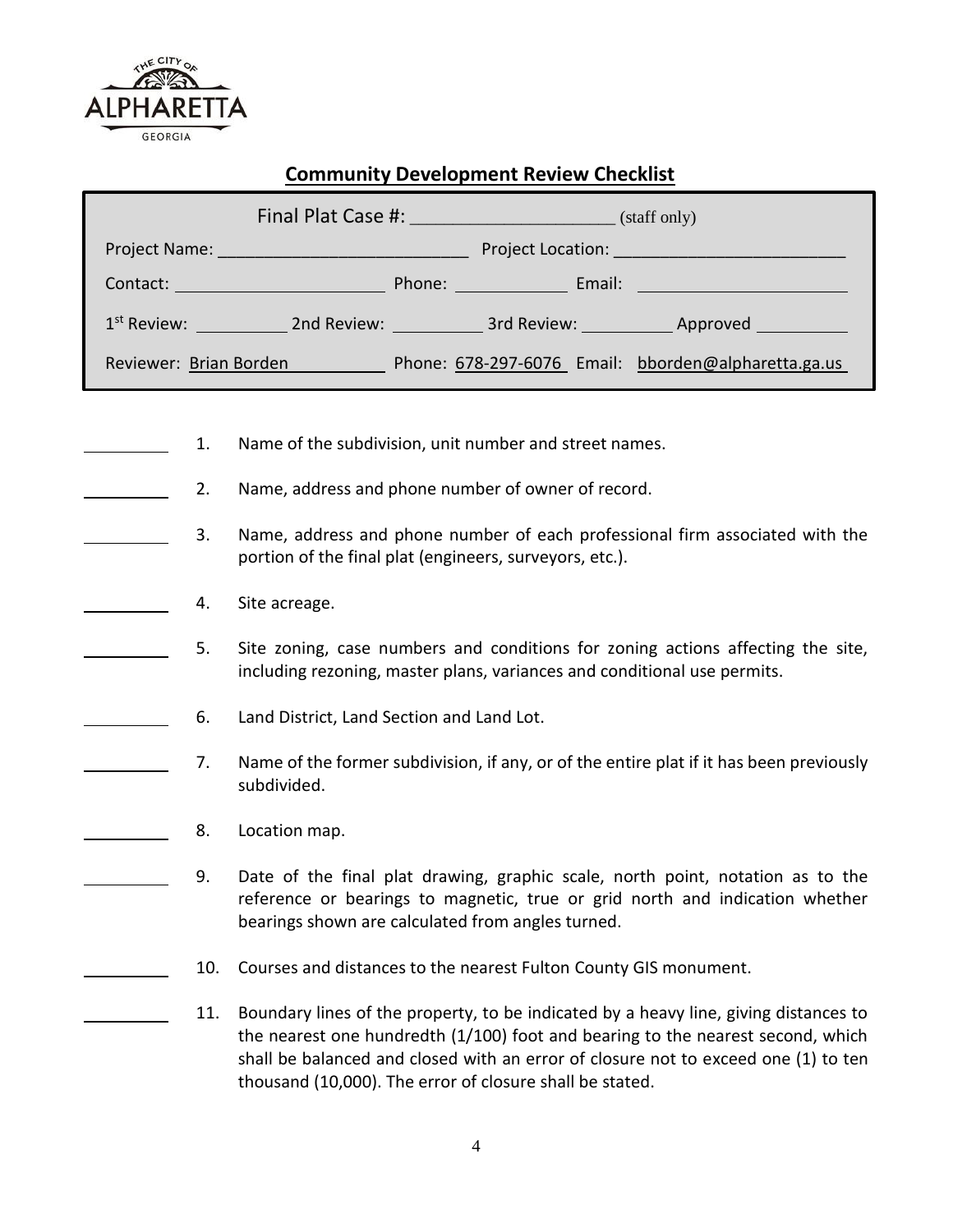

- 12. City and Fulton County political boundary lines accurately tied to the lines of the property by distance and angles when such lines traverse the subdivision.
- 13. Locations, widths and names of all streets and alleys within and immediately adjoining the final subdivision plat, address numbers, the location and widths of all public crosswalks, sidewalks, greenway trails and other public rights of way.
- 14. Street centerlines showing angles of deflection and standard curve data, radii, length of tangents and arcs, and degree of curvature with basis of curve data.
- 15. Lot lines with dimensions to the nearest one-tenth  $(1/10)$  foot, and bearing to the nearest second radii of rounded corners, as necessary to describe each lot.
- 16. Front and rear setback lines with dimensions.
	- 17. Location of any buffer, landscape strip, greenway easements, no access easements, etc.
		- 18. When lots are located on a curve or when side lot lines are angles other than ninety (90) degrees, the lot width at the building line shall be shown.
	- 19. Lots or sites numbered in numerical order and blocks lettered alphabetically.
- 20. Location and size of all drainage structures; location, dimension and purpose of an easements, including slope easements, public and private service utility right of way lines; fire hydrants and water mains.
	- 21. Any areas to be reserved, donated, or dedicated to public use or sites for other than residential use with notes stating their purpose and limitations; and of any lands to be reserved by deed covenant for common uses of all property owners. Include statement that, "All common areas are to be maintained by the homeowners."
	- 22. Provide as a note, "The City of Alpharetta does not enforce restrictive covenants."
	- 23. Provide the following statement and information: "This final subdivision plat is subject to the covenants set forth in the separate document(s) attached hereto, dated \_\_\_\_\_\_\_\_\_\_\_, which hereby becomes a part of this final subdivision plat."
		- 24. Extent of the 100-year floodplain and a floodplain chart showing the area within and outside the floodplain for each lot containing any portion of the 100-year floodplain. Provide minimum finished floor elevation for adjacent lots.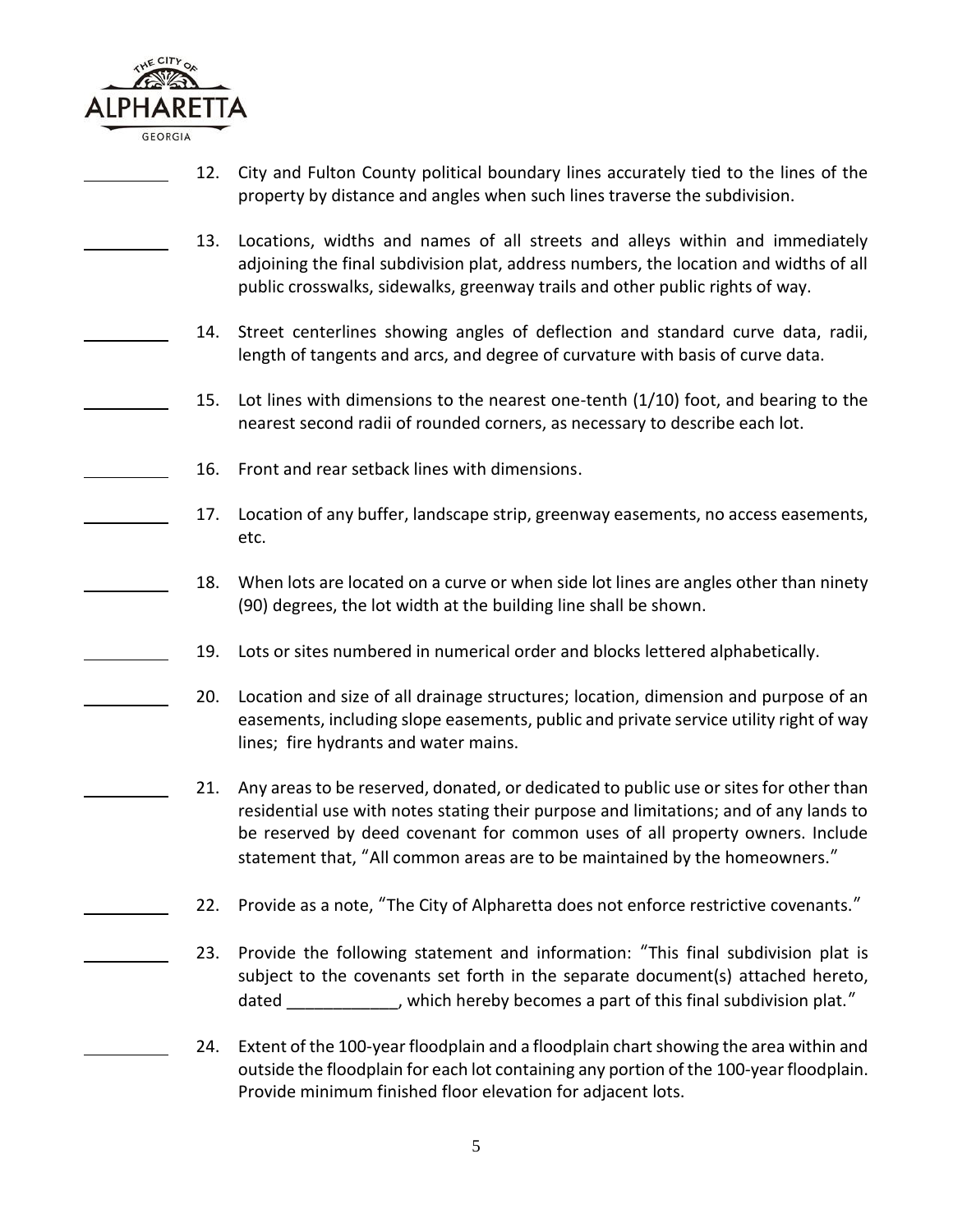

- 25. Provide .dwg file(s) showing streets, land lots and property lines.
- 26. Provide a GIS shapefile of the storm water system. See the attached Appendix A for requirements.
- 27. Once recorded, provide a PDF with the recorded final plat.
- 28. Townhouse & condominium projects must show that a mandatory Homeowner's Association has been established and that utility accounts have been established for the entire project under one account.
	- 29. Certificate of Final Subdivision Plat Approval Each final subdivision plat shall carry the following certificates printed or stamped on the plat.
		- A. Approval from the Fulton County Health Department.
		- B. Surveyor's Certificate.

It is hereby certified that this plat is true and correct and was prepared from an actual survey of the property by me or under my supervision; that all monuments shown thereon actually exist or are marked as "future" and will be placed during construction of the improvements shown on this plat; and their location, size, type and material are correctly shown.

| By:                                          |
|----------------------------------------------|
| Registered Georgia Land Surveyor Survey No.: |
| Date:                                        |

C. Owner's Certificate of Dedication and Acknowledgement.

#### STATE OF GEORGIA

COUNTY OF FULTON

The owner of record of the land shown on this plat and whose name is subscribed thereto, in person, or through a duly authorized agent, hereby acknowledges that this final subdivision plat was made from an actual survey, dedicates to the City of Alpharetta the complete ownership and use of all streets (\_\_\_\_\_ acres); public water facilities, storm drains, easements (\_\_\_\_\_ acres); greenway easements (\_\_\_\_\_ acres); and other public facilities and appurtenances thereon shown ( \_\_\_\_\_ acres).

| Subdivider: |  |
|-------------|--|
| Date:       |  |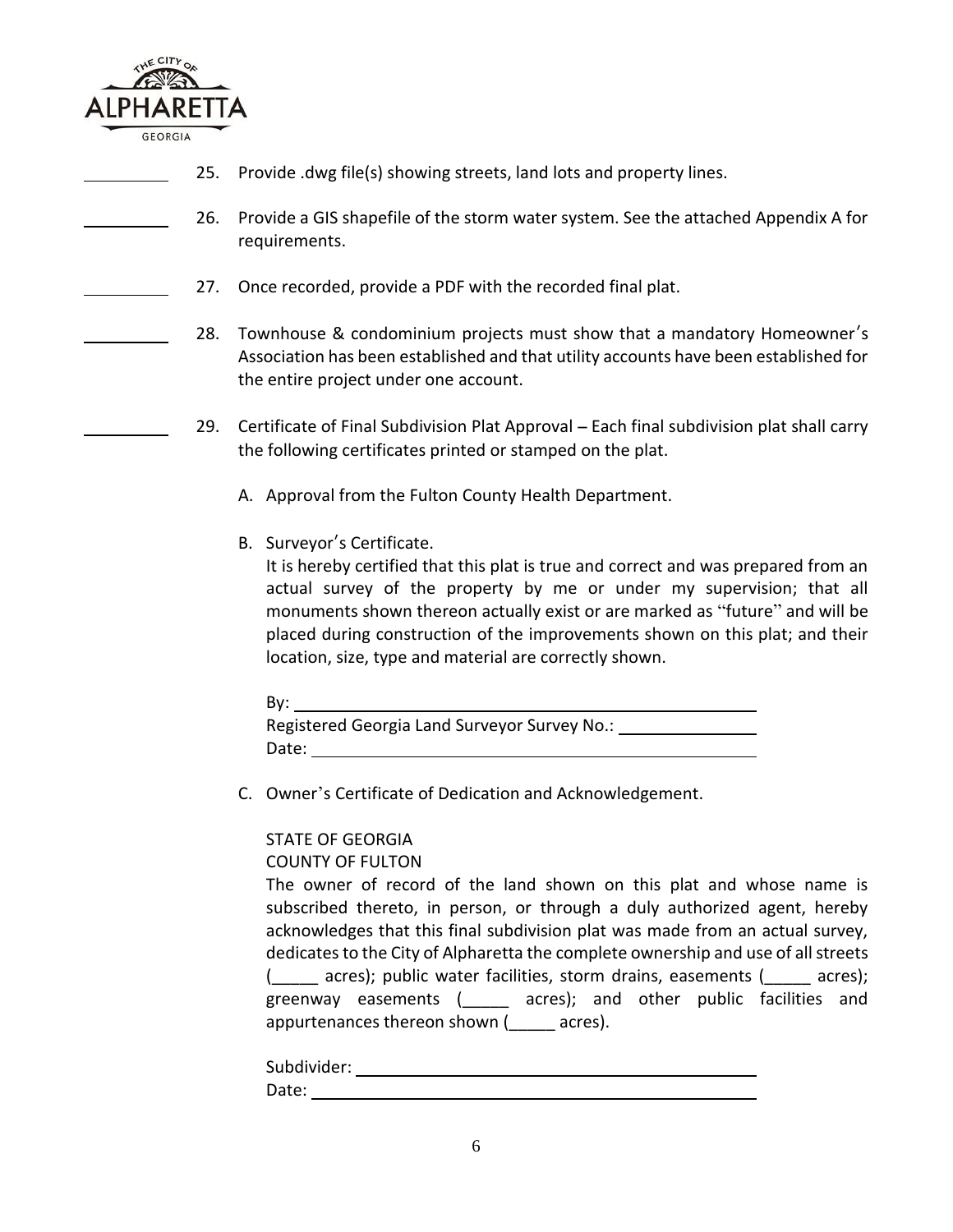

| Owner: |  |  |
|--------|--|--|
| Date:  |  |  |

D. Certificate of Final Subdivision Plat Approval. The Community Development Department of the City of Alpharetta, Georgia, certifies that this plat complies with all requirements of the City of Alpharetta zoning requirements.

| <b>Community Development Department</b> | Date |
|-----------------------------------------|------|
|-----------------------------------------|------|

Engineering Department **Date** Date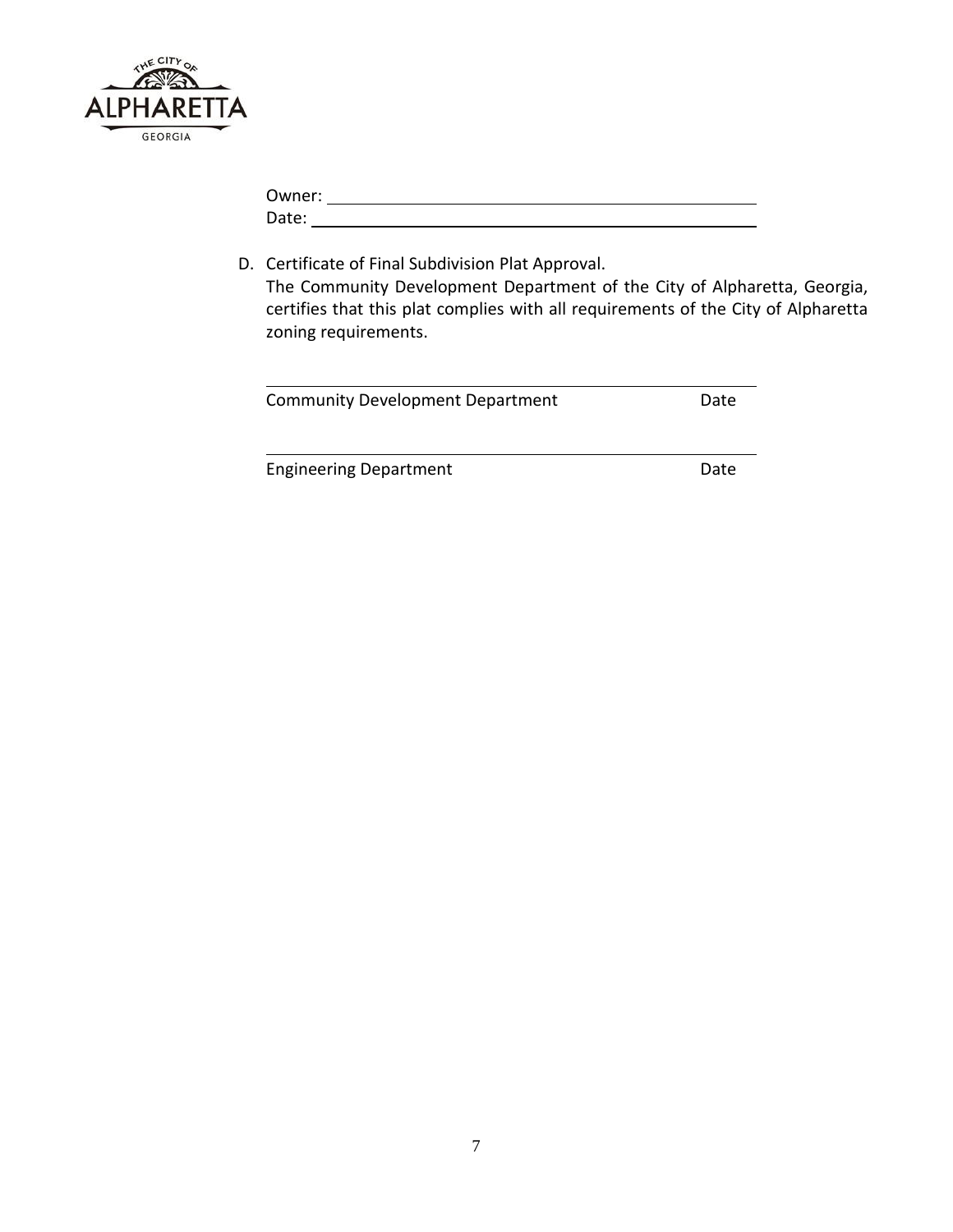

### **Final Plat Engineering Design Checklist**

|                                     | Final Plat Case #: New York Plate Case #:<br>(staff only) |
|-------------------------------------|-----------------------------------------------------------|
|                                     |                                                           |
| Contact: New York Contact:          | Email: ________________________<br>Phone: New York Phone: |
| 1 <sup>st</sup> Review: 2nd Review: | 3rd Review: _____________ Approved ___________            |
| Reviewer: Osmany Ordonez            | Phone: 678-297-6076 Email: oordonez@alpharetta.ga.us      |

#### **Standard Submission Requirements**

Provide this completed checklist sign, dated, sealed and certified by a Professional Engineer in the State of Georgia. Fully annotate checklist items with page numbers and locations of where each checklist line item may be found.

## **Special Operations and Maintenance Agreement for Homeowner's Associations or Other Associations**

Please refer to Section 3.3.D.2 Special Operations and Maintenance Agreement for Homeowner's Associations or Other Associations for storm water escrow account requirements. Per this code requirement, "Prior to plat recordation, the developer shall pay into the escrow account an amount equal to 15 percent of the initial construction costs of the BMPs."

## **Certification Statement**

I, the undersigned, hereby certify that I am a Professional Engineer in the State of Georgia and that each element of this checklist was considered and addressed in accordance with all applicable regulations, codes, standards, guidelines, ordinances and policies.

Signature and Seal of Applicant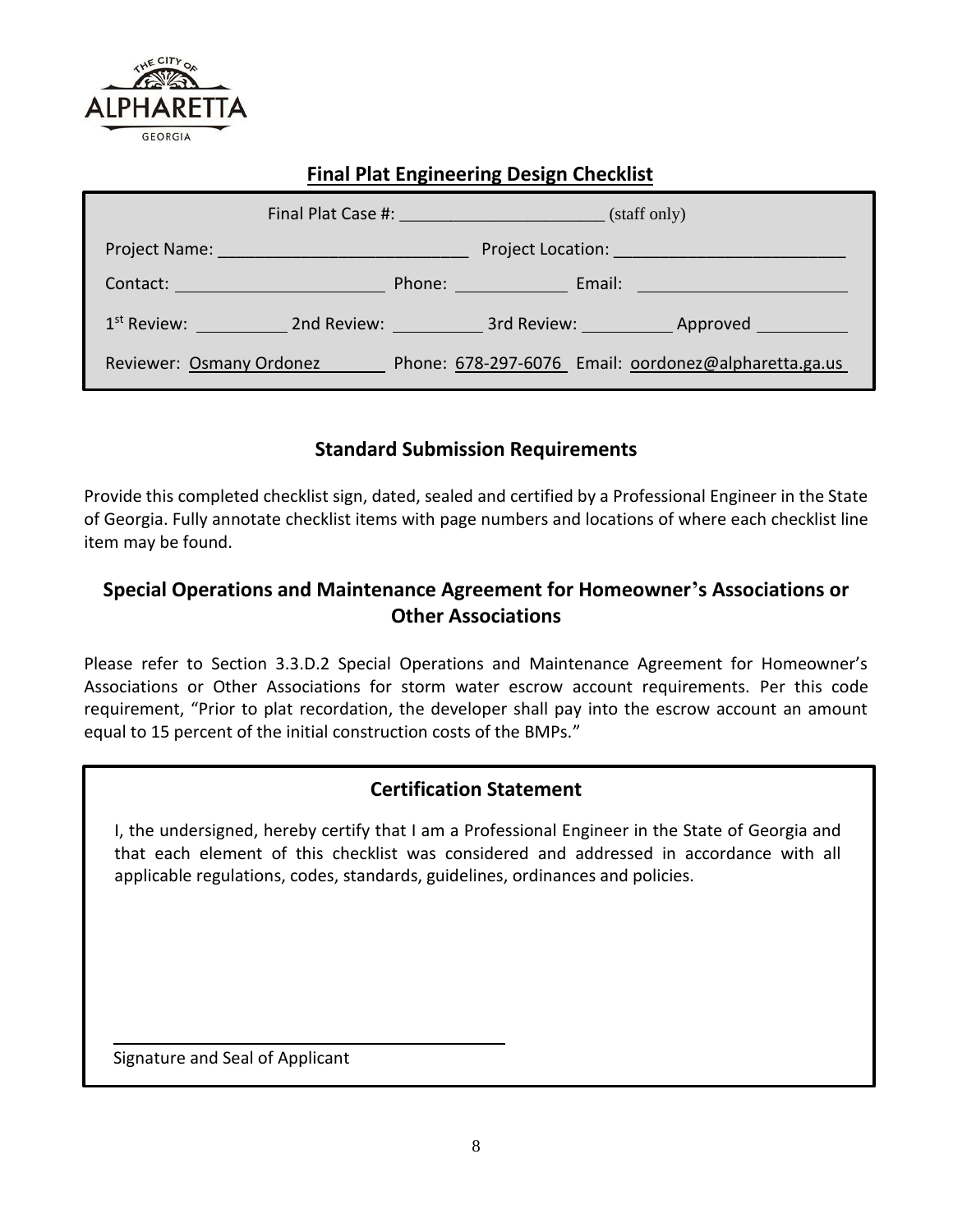

#### **1. Plat Requirements**

- A. Vicinity Map.
- 1. Scale.
	- 2. Site Perimeter outlined and labeled (hatching to distinguish site).
	- 3. Street names.
- 4. North Arrow.
- B. Title Block.
	- 1. Name or project/subdivision.
	- 2. Name, address.
	- 3. Date original plan was prepared.
	- 4. Scale.
		- 5. Sheet number.
	- 6. Revision Date.
	- C. General Notes.
		- 1. Tax parcel ID number.
		- 2. Site acreage.
		- 3. Boundary survey with date and source.
			- 4. Name of former subdivision, if previously subdivided.
				- 5. Name, address and phone number of subdivider or owner of record.
		- 6. Flood hazard statement with most current (FEMA) FIRM panel number (6/22/98).
			- D. Boundary Information.
				- 1. Perimeter tract boundary lines with bearing and distance (bearing to the nearest minute and distance to the nearest one-tenth foot).
			- 2. Error of closure.
			- 3. Bearing and distances to the nearest existing street intersection, benchmark or other recognized permanent monument (min. 3 monuments with descriptions).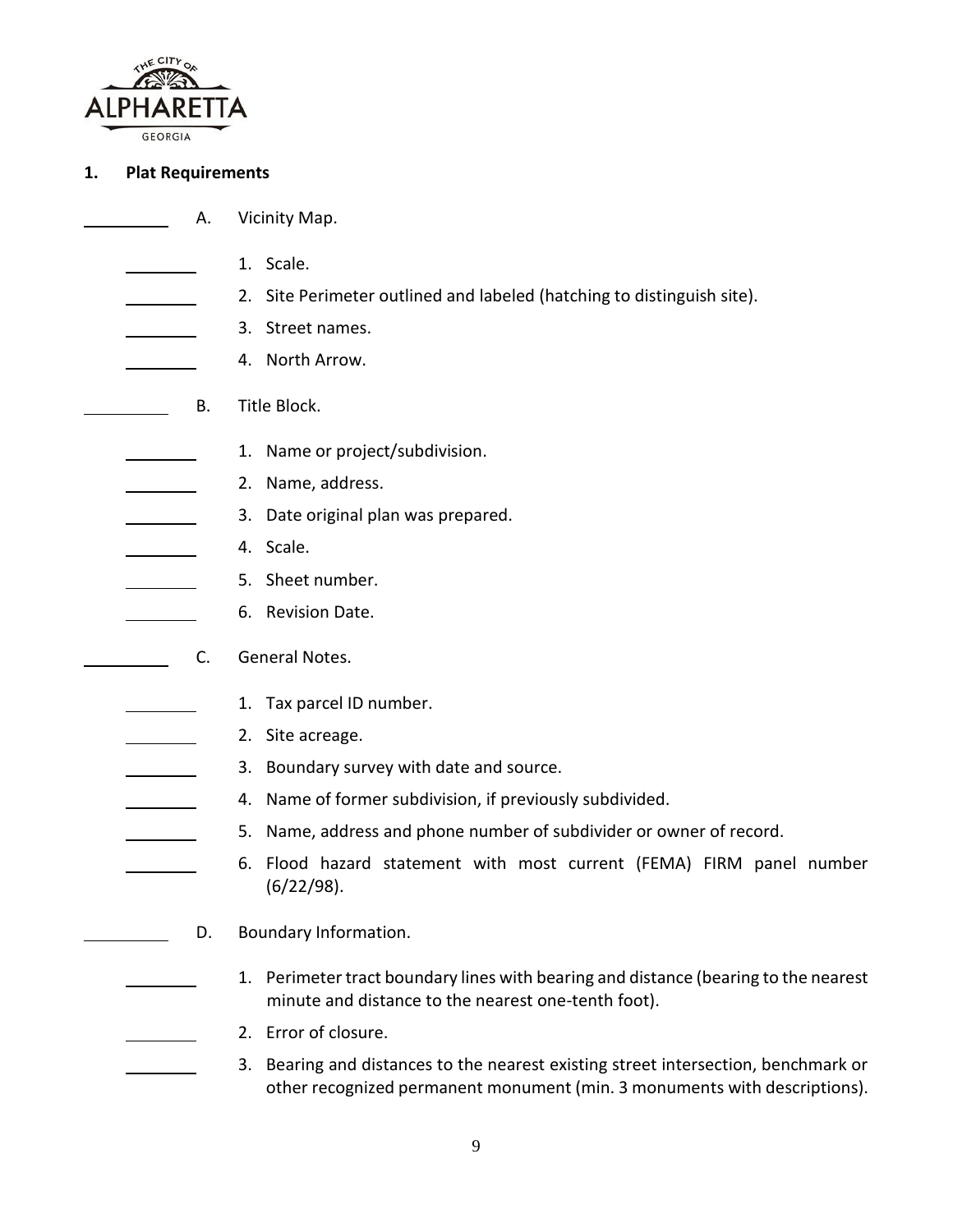

- E. Municipal or county land lot lines accurately tied to the subdivision.
- F. Street centerline data. Include curve data (i.e., radii, length of tangent, length of curve, chord, degree of curvature and angle of deflection).
- G. Individual lot lines with dimensions to the nearest one-tenth foot, bearings, and distances.
	- H. Natural site features and land cover including drainage channels, water bodies, wetlands, floodplains, steep slopes, stream buffers, etc.
- I. Adjacent property owners.
	- J. Names, widths and right of way of all streets.
	- K. Delineation and labeling of all existing or proposed easements including emergency drainage, sanitary sewer, stormwater management access / maintenance, public service utility right of ways, off-site easements, etc.
		- 1. Label type and size of storm piping, storm structure tops and inverts.
			- 2. Show 20' emergency drainage easement on all storm piping.
		- 3. Show 10' access easement around detention pond.
- L. Delineation and labeling of land to be reserved or dedicated for public use or land to be used for purpose other than single-family dwelling.
	- M. Existing and proposed location of sewer pipes and structures with top and invert elevations. Provide copy of sanitary sewer as-built drawings.
		- N. Location of all permanent structures, such as retaining walls.

#### **2. Additional Requirements**

- A. Ensure maps and drawings bear signature and seal of professional engineer, and site surveys bear signature and seal of licensed surveyor.
	- B. Signature line for approval from City of Alpharetta Engineering/Public Works Department.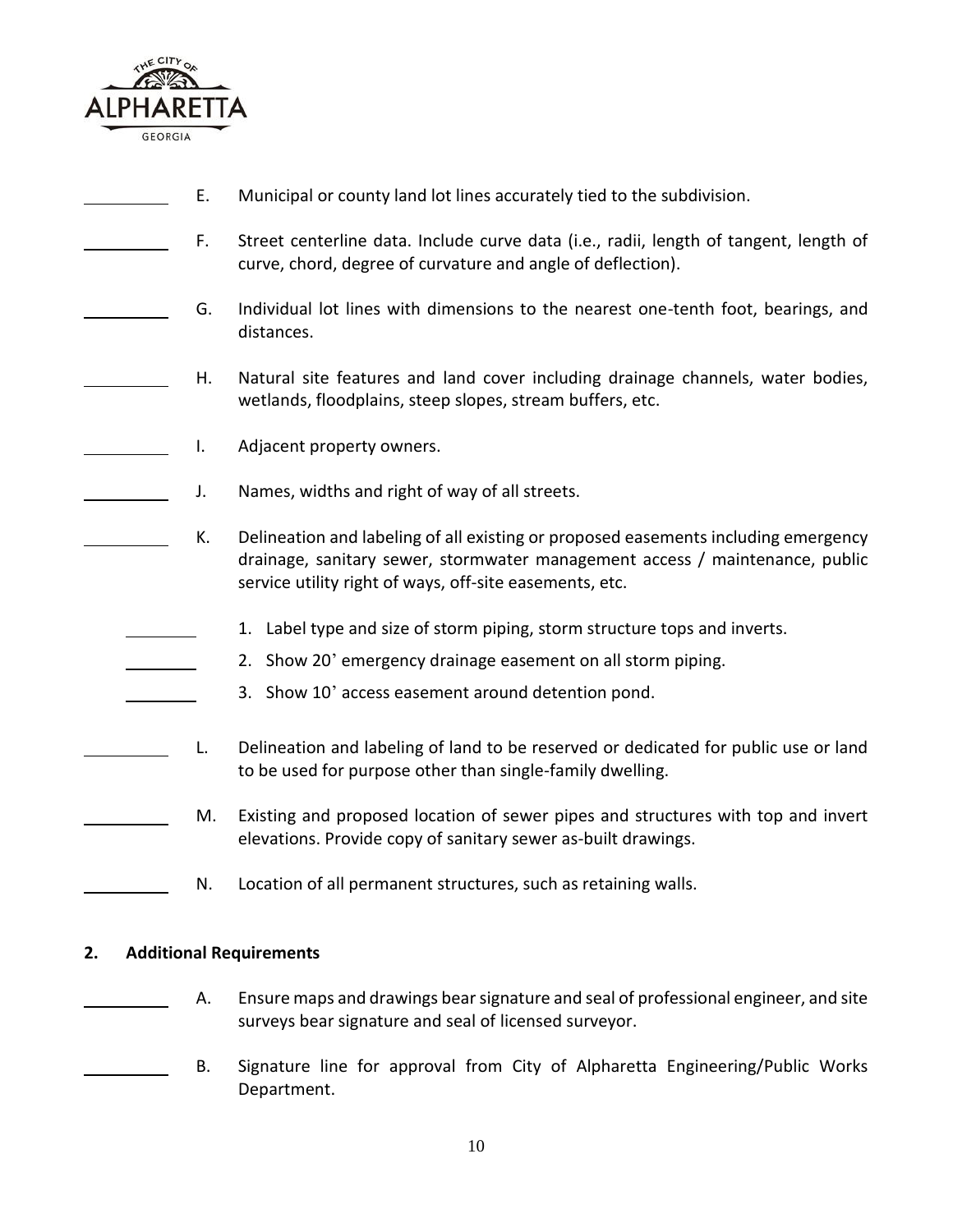

C. Drainage Note:

*The owner of record, on behalf of himself (itself) and all successors in interest, specifically releases City of Alpharetta from any and all liability and responsibility for flooding or erosion from storm drains or from flooding from high water of natural creeks, river or drainage features. A drainage easement is hereby established for the sole purpose of providing for the emergency protection of the free flow of surface waters along all watercourses as established by these regulations and the Director of Public Works. Said Director may conduct emergency maintenance operations within this easement where emergency conditions exist. Emergency maintenance shall be the removal of trees and other debris, excavation, filling and the like necessary to remedy a condition, which in the judgment of said Director is potentially injurious to life, property or the public road or utility system. Such emergency maintenance, conducted for the common good, shall not be construed as constituting a continuing maintenance obligation on the part of City of Alpharetta nor an abrogation of City of Alpharetta's right to seek reimbursement for expenses from the owner/s of the property/ies of the lands that generated the conditions.*

D. The owner's acknowledgement and dedication of the following:

| <b>Public Streets</b>             | Acres |
|-----------------------------------|-------|
| <b>Stormwater Sewer Easements</b> | Acres |
| <b>Sanitary Sewer Easements</b>   | Acres |
| Public Parks – Open Space         | Acres |

E. Engineering Certificate (signed, sealed and dated): It is hereby certified that this plat is true and correct and was prepared from an *actual survey of the property by me or under my supervision; that all monuments shown thereon actually exist or are marked as 'future' and will be placed during construction of the improvements shown on this plat; and their location, size, type, and material are correctly shown; and that all engineering requirements of the Land* 

By: Registered P.E. No. ; Or, By: Registered R.L.S. No.

*Subdivision Regulations of Alpharetta, Georgia, have been fully complied with.*

- F. Provide as-built certification for any detention facilities. Include as-built drawing(s) of pond(s). A digital copy is required.
- G. Call for an inspection 678-297-6070.
	- H. Additional comments: